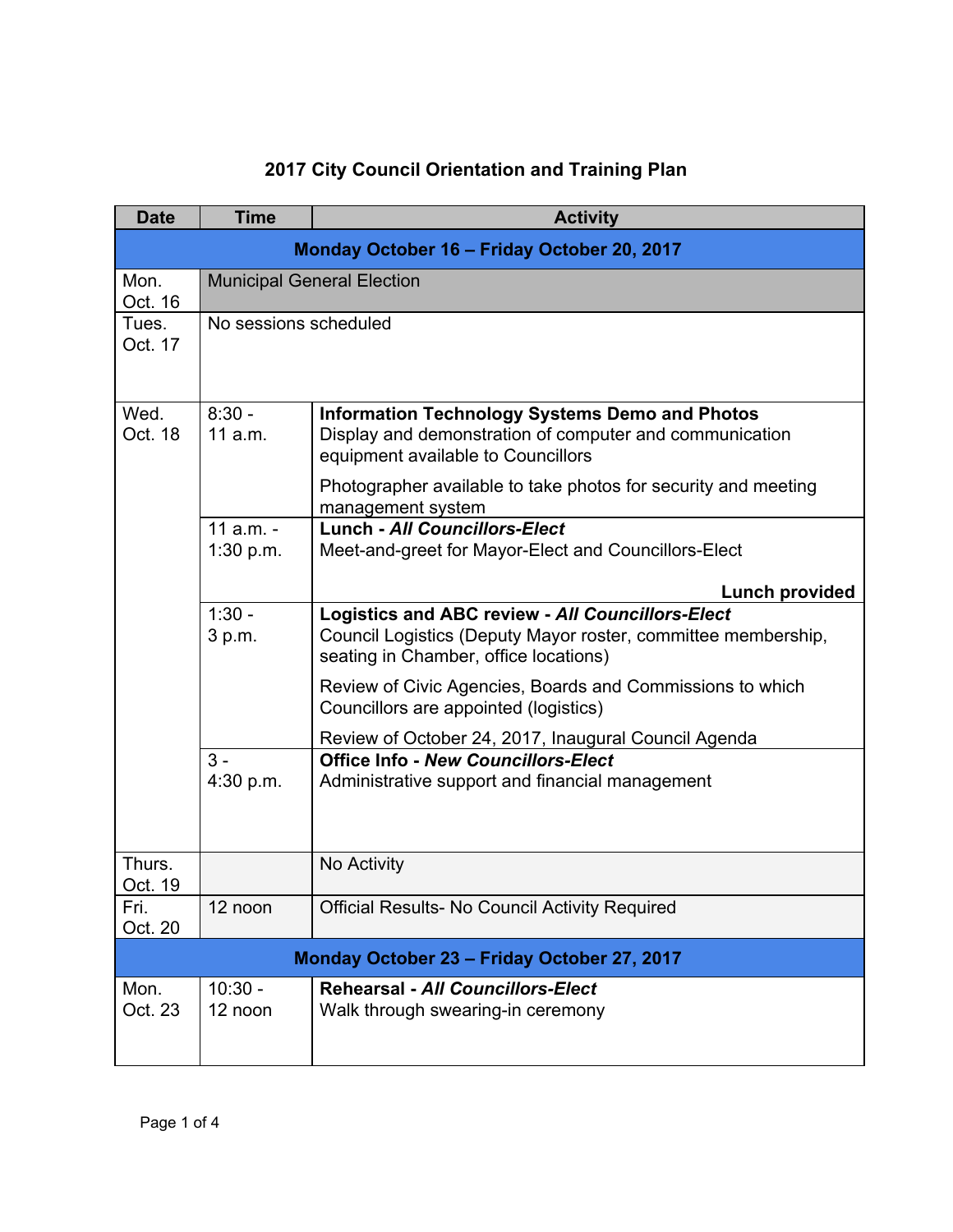|                   | 12 noon -                 | <b>Lunch - All Councillors-Elect</b>                                                                                                                                                                                                                                                    |
|-------------------|---------------------------|-----------------------------------------------------------------------------------------------------------------------------------------------------------------------------------------------------------------------------------------------------------------------------------------|
|                   | 1:30 p.m.                 | <b>Lunch provided</b>                                                                                                                                                                                                                                                                   |
|                   | $1:30 -$<br>3:30 p.m.     | <b>City Clerk Overview - New Councillors-Elect</b><br>Office of the City Clerk services and key contacts: Freedom of<br>Information and Protection of Privacy, Information Services,<br>Records Management, Meeting Procedures, Tribunals, and Civic<br>Agencies, Boards and Committees |
|                   | $3:30 -$<br>4:30 p.m.     | <b>Services Overview - New Councillors-Elect</b><br>Overview of services provided to Councillors (Law and Security)                                                                                                                                                                     |
| Tues.<br>Oct. 24  | $9:30 -$<br>11:30 a.m.    | <b>Photo Shoot - All Councillors-Elect</b><br>Individual photographs commencing with Mayor-Elect and then<br>Councillors-Elect (by ward)                                                                                                                                                |
|                   |                           | Official Council photograph                                                                                                                                                                                                                                                             |
|                   |                           | Councillor and partner photographs                                                                                                                                                                                                                                                      |
|                   | 11:30 a.m. -<br>1:30 p.m. | <b>Inaugural Day Luncheon - All Councillors-Elect and guests</b><br>City Manager, Executive Leadership Team, City Auditor, City Clerk,<br>and Master of Ceremonies                                                                                                                      |
|                   |                           | <b>Lunch provided</b>                                                                                                                                                                                                                                                                   |
|                   | $1:30 -$<br>2 p.m.        | <b>Swearing-in Ceremony - All Councillors-Elect</b>                                                                                                                                                                                                                                     |
|                   | $2 -$<br>3 p.m.           | <b>Inaugural City Council Meeting - All Councillors</b>                                                                                                                                                                                                                                 |
|                   | $3 -$<br>4 p.m.           | <b>Post-Inaugural City Council Meeting Reception - All</b><br><b>Councillors</b>                                                                                                                                                                                                        |
| Wed.<br>Oct. 25   | $9:30 -$<br>10:00 a.m.    | <b>Community &amp; Public Services Committee Meeting</b><br>- Committee members<br>Select Chair and Vice-Chair                                                                                                                                                                          |
|                   | $9:30 -$<br>10:00 a.m.    | <b>Executive Committee Meeting - Committee members</b><br><b>Select Vice-Chair</b>                                                                                                                                                                                                      |
|                   | $9:30 -$<br>10:00 a.m.    | <b>Urban Planning Committee Meeting - Committee members</b><br><b>Select Chair and Vice-Chair</b>                                                                                                                                                                                       |
|                   | 10:00 a.m.<br>$-4$ p.m.   | <b>Council Meeting with Executive Leadership Team including</b><br>working lunch.                                                                                                                                                                                                       |
|                   |                           | <b>Lunch provided</b>                                                                                                                                                                                                                                                                   |
| Thurs.<br>Oct. 26 | $9:30 - 10:30$<br>a.m.    | <b>Introduction to New Meeting Room Technology</b>                                                                                                                                                                                                                                      |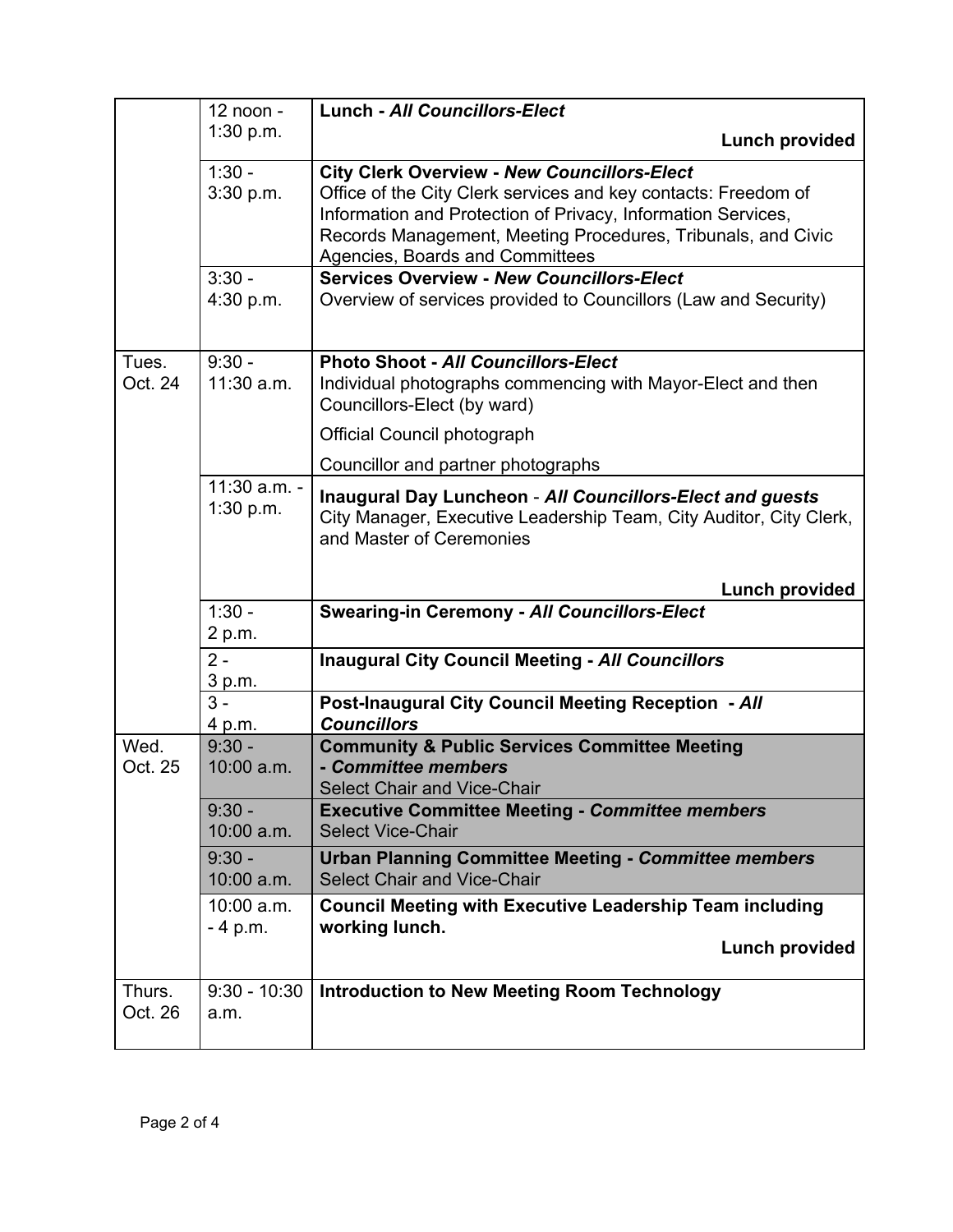|                                             | 10:30 a.m.<br>$-4:30$ p.m. | <b>Land Use Policy and Statutory Public Hearing Overview</b><br>Mandatory for New Councillors (returning Councillors are strongly<br>encouraged to attend       |  |  |
|---------------------------------------------|----------------------------|-----------------------------------------------------------------------------------------------------------------------------------------------------------------|--|--|
| Fri.<br>Oct. 27                             | $9:00$ a.m. -<br>4:00 p.m. | <b>Optional Tours</b>                                                                                                                                           |  |  |
| Monday October 30 - Friday November 3, 2017 |                            |                                                                                                                                                                 |  |  |
| Mon.<br>Oct. 30                             | $9:30$ a.m. -<br>12 noon   | <b>Governance 101 - All Councillors</b><br>Governance session with Eli Mina, registered parliamentarian                                                         |  |  |
|                                             | 12 noon -<br>1:30 p.m.     | <b>Councillors Lunch - All Councillors</b><br><b>Lunch provided</b>                                                                                             |  |  |
|                                             | $2:00 -$<br>3:30 p.m.      | <b>Community Standards and Licence Appeal Committee</b><br><b>Orientation - Committee Members and New Councillors</b>                                           |  |  |
|                                             | $3:30 -$<br>5:00 p.m.      | <b>Audit Committee Orientation - Committee Members and New</b><br><b>Councillors</b>                                                                            |  |  |
| Tues.<br>Oct. 31                            | $8:45 -$<br>9:15 a.m.      | <b>Agenda Review Committee Meeting -</b><br><b>Chairs of Executive Committee, Community and Public</b><br><b>Services Committee, Urban Planning Committee</b>   |  |  |
|                                             | $9:30$ a.m.-<br>12 noon    | <b>Municipal Finance 101</b>                                                                                                                                    |  |  |
|                                             | $1:30 -$<br>5:30 p.m.      | Utility Committee Budget - Utility Committee Members and<br><b>New Councillors</b><br>Utility budget presentation, discussion and recommendations to<br>Council |  |  |
| Wed.<br>Nov. 1                              | $9:30$ a.m. -<br>5:30 p.m. | <b>City Council Meeting - All Councillors</b><br><b>Economic Outlook</b><br><b>Social Outlook</b><br><b>Regional Perspective</b>                                |  |  |
| Thurs.<br>Nov. 2                            | $9:30$ a.m. -<br>5:30 p.m. | <b>Corporate Organization</b><br><b>Gender-Based Analysis Plus Training</b><br><b>Indigenous Awareness Training</b>                                             |  |  |

New members of Council will undergo a one-on-one media training session within the first two weeks of being elected. Sessions will be two hours in length and scheduled after the election.

Note: All Council and Committee meetings after the election are subject to approval by Council at the Inaugural Meeting on October 24, 2017.